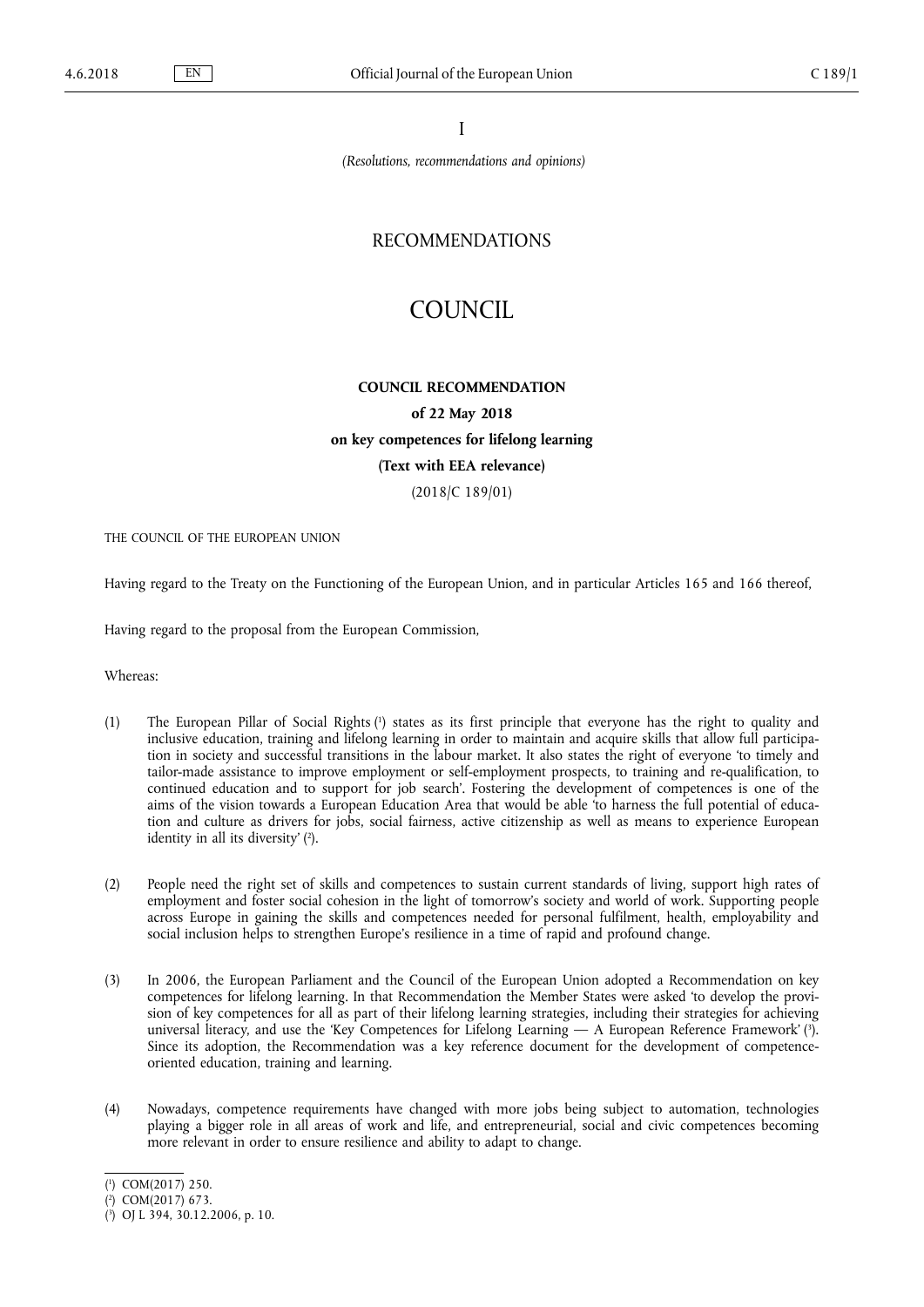- (5) At the same time, international surveys such as the Organisation for Economic Cooperation and Development (OECD) Programme for International Student Assessment (PISA) or the OECD Programme for the International Assessment of Adult Competencies (PIAAC) indicate a constant high share of teenagers and adults with insufficient basic skills. In 2015 one in five pupils had serious difficulties in developing sufficient reading, mathematic or science skills. ( 1 ) In some countries up to one third of adults are proficient at only the lowest levels in literacy and numeracy (?). 44 % of the Union population have low or no (19 %) digital skills (?).
- (6) Consequently, investing in basic skills has become more relevant than ever. High quality education, including extra-curricular activities and a broad approach to competence development, improves achievement levels in basic skills. In addition, new ways of learning need to be explored for a society that is becoming increasingly mobile and digital. ( 4 ) Digital technologies have an impact on education, training and learning by developing more flexible learning environments adapted to the needs of a highly mobile society ( 5 ).
- (7) In the knowledge economy, memorisation of facts and procedures is key, but not enough for progress and success. Skills, such as problem solving, critical thinking, ability to cooperate, creativity, computational thinking, self-regulation are more essential than ever before in our quickly changing society. They are the tools to make what has been learned work in real time, in order to generate new ideas, new theories, new products, and new knowledge.
- (8) The New Skills Agenda for Europe ( 6 ) announced the review of the 2006 Recommendation on key competences for lifelong learning acknowledging that investing in skills and competences and in a shared and updated understanding of key competences is a first step for fostering education, training and non-formal learning in Europe.
- (9) Responding to the changes in society and economy, reflecting discussions on the future of work, and following the public consultation on the review of the 2006 Recommendation on key competences, both the Recommendation and the European Reference Framework of key competences for lifelong learning need to be revised and updated.
- (10) The development of key competences, their validation and the provision of competence-oriented education, training and learning should be supported by establishing good practices for better support of educational staff in their tasks and improving their education, for updating assessment and validation methods and tools, and for introducing new and innovative forms of teaching and learning ('). Therefore, basing itself on the experiences of the last decade, this Recommendation should address the challenges in implementing competence-oriented education, training and learning.
- (11) Supporting the validation of competences acquired in different contexts will enable individuals to have their competences recognised and obtain full or, where applicable, partial qualifications ( 8 ). It can build on the existing arrangements for the validation of non-formal and informal learning as well as the European Qualification Framework ( 9 ), which provides a common reference framework to compare levels of qualifications, indicating the competences required to achieve them. In addition, assessment may help in structuring learning processes and in guidance, helping people to improve their competences also with regard to changing requirements on the labour market ( <sup>10</sup>).

( 8 ) OJ C 398, 22.12.2012, p. 1.

<sup>(</sup> 1 ) OECD (2016), PISA 2015 results

<sup>(</sup> 2 ) European Commission (2016), Education and Training Monitor 2016

<sup>(</sup> 3 ) European Commission's Digital Scoreboard 2017

<sup>(</sup> 4 ) Reflection Paper on Harnessing Globalisation, COM(2017) 240 final

<sup>(</sup> 5 ) Rethinking Education: Investing in skills for better socioeconomic outcomes, COM(2012) 669 final

<sup>(</sup> 6 ) COM(2016) 381 final

<sup>(</sup> 7 ) Joint Report of the Council and the Commission on the implementation of the strategic framework for European cooperation in education and training (ET 2020) (OJ C 417, 15.12.2015, p. 25).

<sup>(</sup> 9 ) OJ C 189, 15.6.2017, p. 15.

<sup>(</sup> <sup>10</sup>) Council Resolution of 21 November 2008 on better integrating lifelong guidance into lifelong learning strategies (OJ C 319, 13.12.2008, p. 4).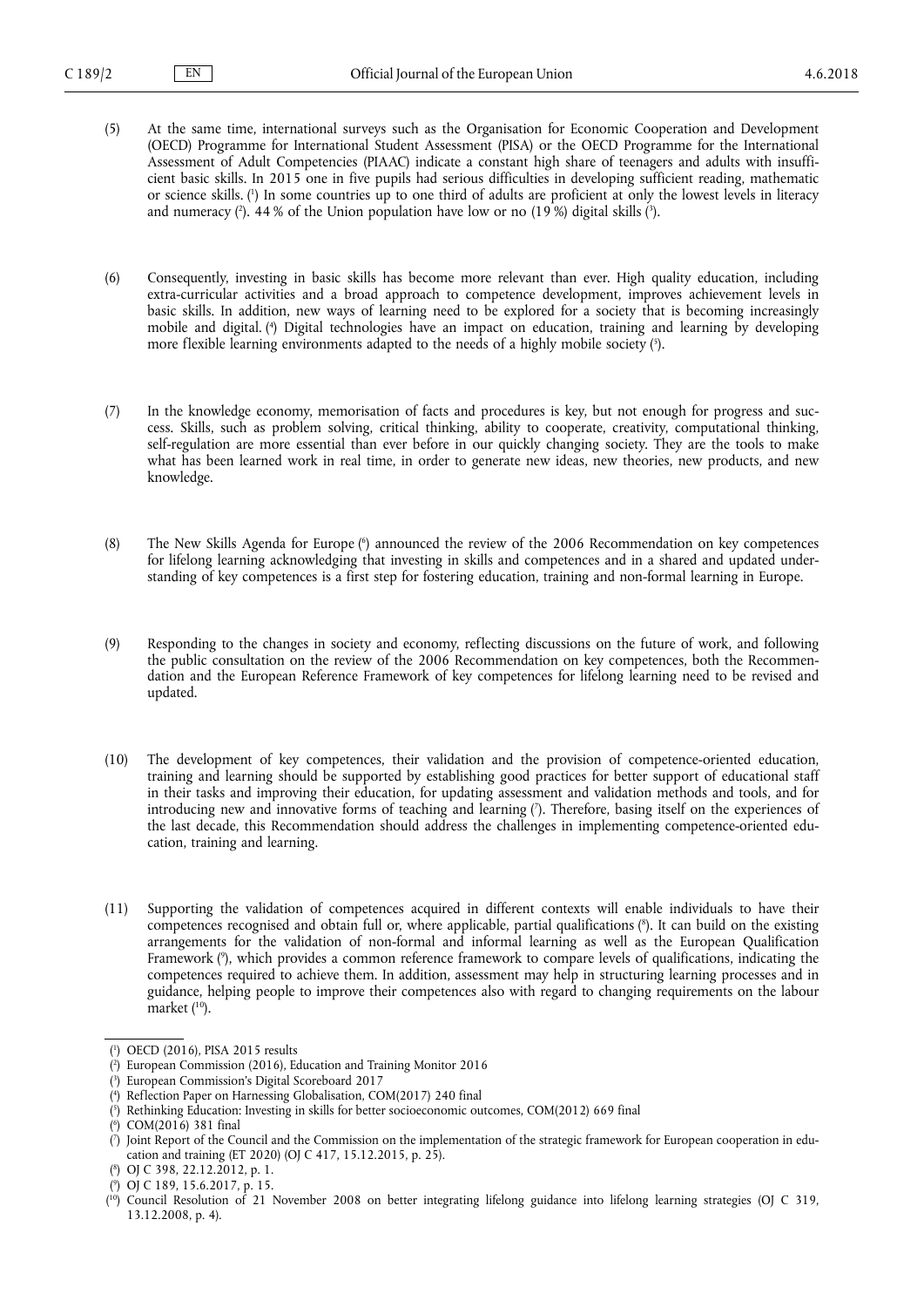- (12) The definition of the set of key competences needed for personal fulfilment, health, employability and social inclusion has been shaped not only by societal and economic developments, but also by various initiatives in Europe during the last decade. Special attention has been given to improving basic skills, investing in language learning, improving digital and entrepreneurial competences, the relevance of common values in the functioning of our societies, and motivating more young people to engage in science related careers. These developments should be reflected in the Reference Framework.
- (13) Target 4.7 of the Sustainable Development Goals highlights the need to 'ensure that all learners acquire the knowledge and skills needed to promote sustainable development, including, among others, through education for sustainable development and sustainable lifestyles, human rights, gender equality, promotion of a culture of peace and non-violence, global citizenship and appreciation of cultural diversity and of culture's contribution to sustainable development' ( 1 ). Unesco's Global Action Programme on Education for Sustainable Development affirms that education for sustainable development is an integral element of quality education and key enabler of all other Sustainable Development Goals. This aim is reflected in the revision of the Reference Framework.
- (14) The provision of language learning, which is increasingly important for modern societies, intercultural understanding and cooperation, profits from the Common European Framework of Reference for Languages (CEFR). This Framework helps to identify the main elements of the competence and supports the learning process. It also lays the foundation of defining language competences, in particular those referring to foreign languages and is reflected in the update of the Reference Framework.
- (15) The development of the Digital Competence Framework and the Entrepreneurship Competence Framework support competence development. Likewise, the Council of Europe's Reference Framework of Competences for Democratic Culture presents a comprehensive set of values, skills and attitudes for an appropriate participation in democratic societies. All of these have been taken into due consideration when updating the Reference Framework.
- (16) In order to motivate more young people to engage in science, technology, engineering and mathematics (STEM) related careers, initiatives across Europe started to link science education more closely with the arts and other subjects, using inquiry-based pedagogy, and engaging with a wide range of societal actors and industries. While the definition of those competences has not changed much over the years, the support of competence development in STEM becomes increasingly relevant and should be reflected in this Recommendation.
- (17) The importance and relevance of non-formal and informal learning is evident from the experiences acquired through culture, youth work, voluntary work as well as grassroots sport. Non-formal and informal learning play an important role in supporting the development of essential interpersonal, communicative and cognitive skills such as: critical thinking, analytical skills, creativity, problem solving and resilience that facilitate young people's transition to adulthood, active citizenship and working life ( 2 ). Establishing better cooperation between different learning settings helps promoting a variety of learning approaches and contexts ( 3 ).
- (18) In addressing the development of key competences in a lifelong learning perspective, support should be ensured at all levels of education, training and learning pathways: to develop quality early childhood education and care ( 4 ), to further enhance school education and ensure excellent teaching ( 5 ), to provide up-skilling pathways to low-skilled adults ( 6 ) as well as to further develop initial and continuing vocational education and training and modernise higher education ( 7 ).

<sup>(</sup> 1 ) United Nations Resolution adopted by the General Assembly on 25 September 2015, Transforming our world: the 2030 Agenda for Sustainable Development

<sup>(</sup> 2 ) Council conclusions on the role of youth work in supporting young people's development of essential life skills that facilitate their successful transition to adulthood, active citizenship and working life (OJ C 189, 15.6.2017, p. 30).

<sup>(</sup> 3 ) Council conclusions on enhancing cross-sectorial policy cooperation to effectively address socioeconomic challenges facing young people (OJ C 172, 27.5.2015, p. 3).

<sup>(</sup> 4 ) Council conclusions on the role of early childhood education and primary education in fostering creativity, innovation and digital competence (OJ C 172, 27.5.2015, p. 17).

<sup>(</sup> 5 ) Council conclusions on school development and excellent teaching (OJ C 421, 8.12.2017, p. 2).

<sup>(</sup> 6 ) Council Recommendation of 19 December 2016 on Upskilling Pathways: New Opportunities for Adults (OJ C 484, 24.12.2016, p. 1).

<sup>(</sup> 7 ) Council conclusions on a renewed EU agenda for higher education (OJ C 429, 14.12.2017, p. 3).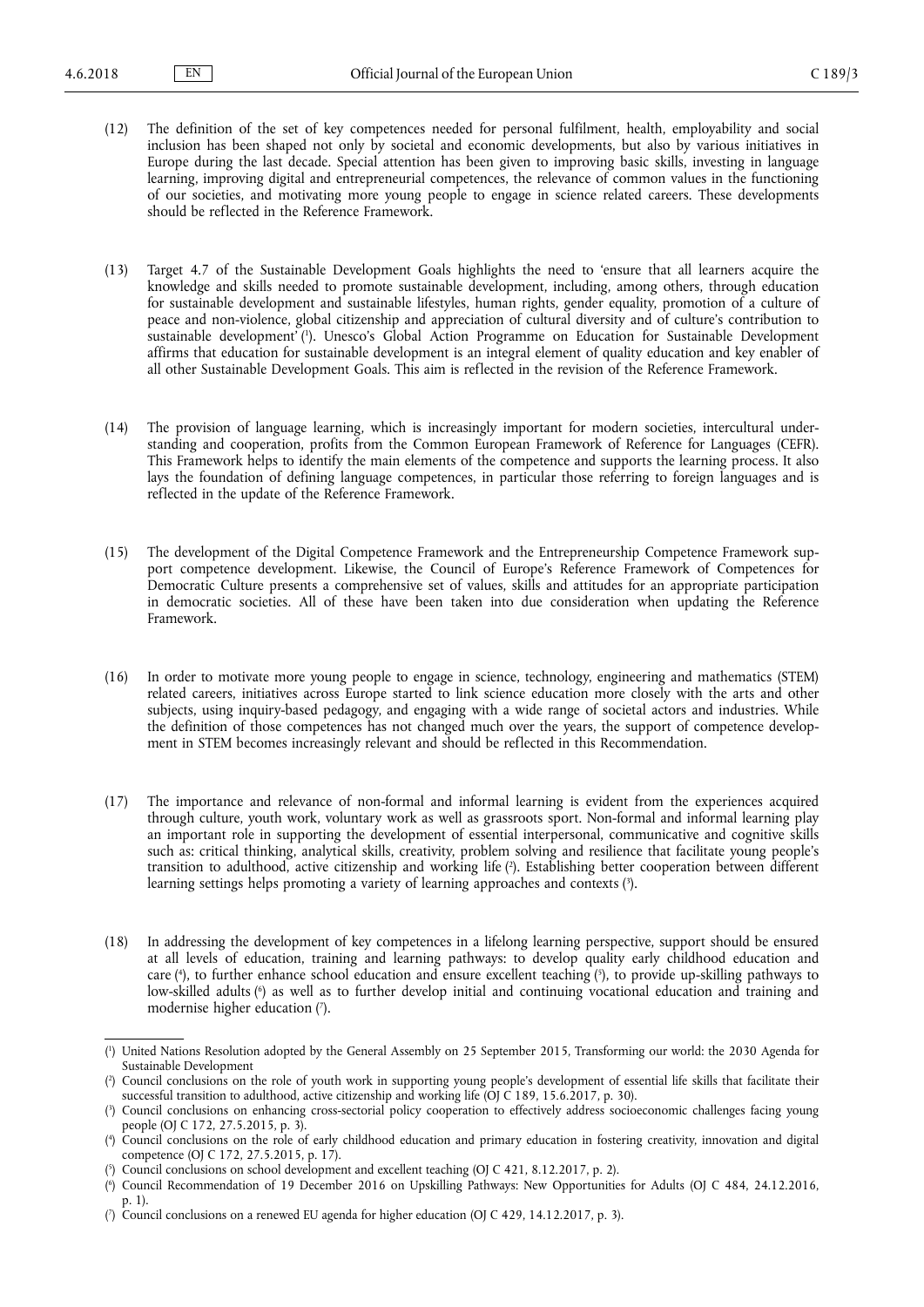- (19) This Recommendation should cover a wide range of education, training and learning settings, both formal, nonformal and informal in a lifelong learning perspective. It should seek to establish a shared understanding of competences which can support transitions and cooperation between these different learning settings. It sets out good practices that could address the needs of educational staff which includes teachers, trainers, teacher educators, leaders of education and training institutes, employees in charge of training colleagues, researchers and university lecturers, youth workers and adult educators as well as employers and labour market stakeholders. This Recommendation also addresses institutions and organisations, including social partners and civil society organisations, guiding and supporting people in improving their competences from early age on throughout their lives.
- (20) This Recommendation fully respects the principles of subsidiarity and proportionality,

## HAS ADOPTED THIS RECOMMENDATION

Member States should:

- 1. support the right to quality and inclusive education, training and lifelong learning and ensure opportunities for all to develop key competences by making full use of the 'Key Competences for Lifelong Learning — A European Reference Framework' as set out in the Annex, and
	- 1.1. support and reinforce the development of key competences from an early age and throughout life, for all individuals, as part of national lifelong learning strategies;
	- 1.2. support all learners, including those facing disadvantages, or having special needs, to fulfil their potential;
- 2. support the development of key competences paying special attention to:
	- 2.1. raising the level of achievement of basic skills (literacy, numeracy and basic digital skills) and supporting the development of learning to learn competence as a constantly improved basis for learning and participation in society in a lifelong perspective;
	- 2.2. raising the level of personal, social and learning to learn competence to improve health conscious, futureoriented life management;
	- 2.3. fostering the acquisition of competences in sciences, technology, engineering and mathematics (STEM), taking into account their link to the arts, creativity and innovation and motivating more young people, especially girls and young women, to engage in STEM careers;
	- 2.4. increasing and improving the level of digital competences at all stages of education and training, across all segments of the population;
	- 2.5. nurturing entrepreneurship competence, creativity and the sense of initiative especially among young people, for example by promoting opportunities for young learners to undertake at least one practical entrepreneurial experience during their school education;
	- 2.6. increasing the level of language competences in both official and other languages and supporting learners to learn different languages relevant to their working and living situation and that may contribute to cross-border communication and mobility;
	- 2.7. fostering the development of citizenship competences with the aim of strengthening the awareness of common values, as referred to in Article 2 of the Treaty on European Union and the Charter of Fundamental Rights of the European Union;
	- 2.8. increasing the awareness of all learners and educational staff of the importance of the acquisition of key competences and their relation to society;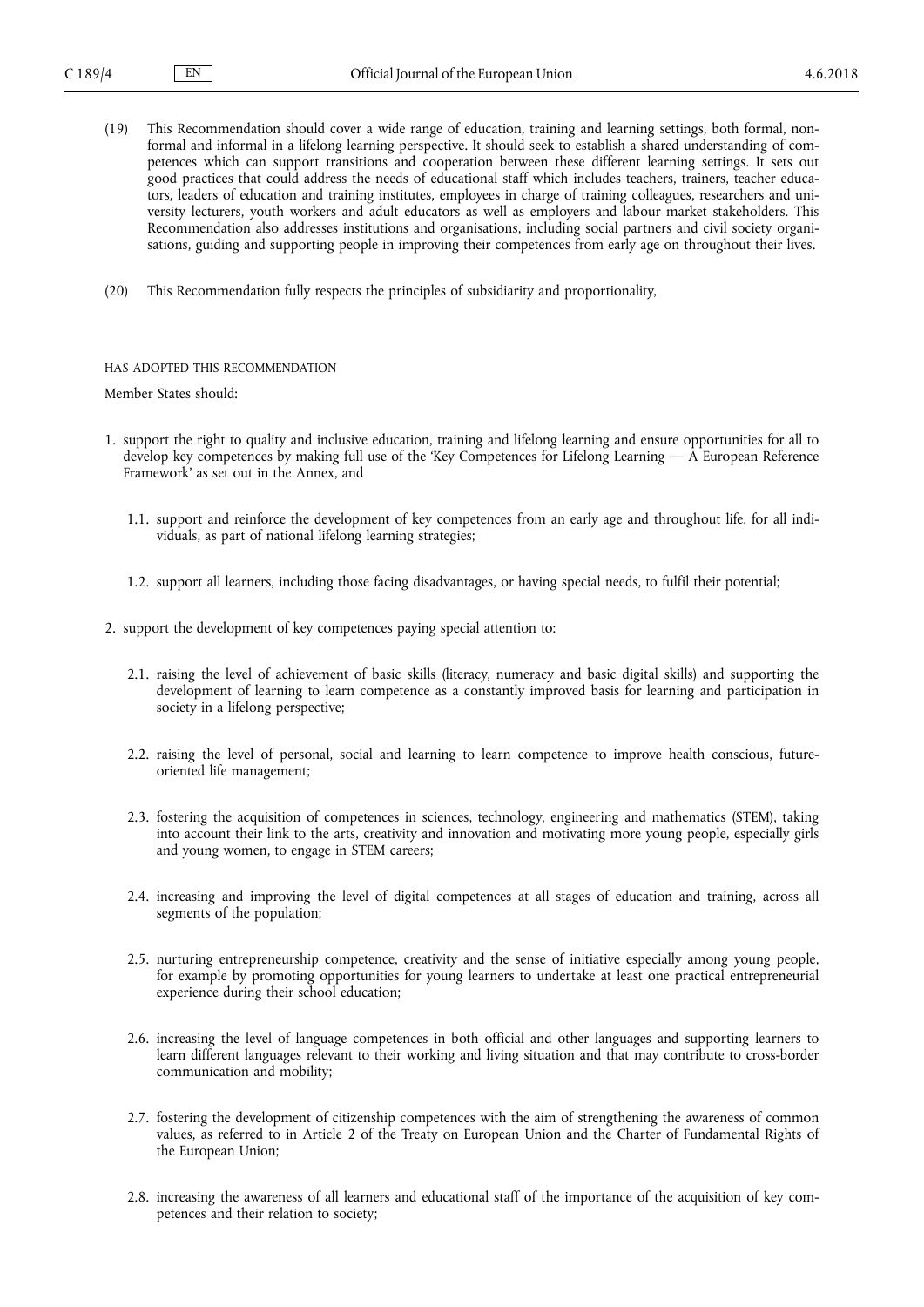- 3. facilitate the acquisition of key competences by making use of good practices to support the development of the key competences as set out in the Annex, in particular by:
	- 3.1. promoting a variety of learning approaches and environments, including the adequate use of digital technologies, in education, training and learning settings;
	- 3.2. providing support to educational staff as well as other stakeholders supporting learning processes, including families, to enhance key competences of learners as part of the approach for lifelong learning in education, training and learning settings;
	- 3.3. supporting and further developing the assessment and validation of key competences acquired in different settings in line with the Member States' rules and procedures;
	- 3.4. reinforcing collaboration between education, training and learning settings at all levels, and in different fields, to improve the continuity of learner competence development and the development of innovative learning approaches;
	- 3.5. reinforcing tools, resources and guidance in education, training, employment and other learning settings to support people in managing their lifelong learning pathways;
- 4. mainstream the ambitions of the UN Sustainable Development Goals (SDG), in particular within the SDG4.7, into education, training and learning, including by fostering the acquisition of knowledge about limiting the multifaceted nature of climate change and using natural resources in a sustainable way;
- 5. report through existing frameworks and tools of the Strategic Framework for European Cooperation in Education and Training (ET2020) and any successor framework on experiences and progress in promoting key competences in all education and training sectors, including non-formal and, as far as possible, informal learning;

HEREBY WELCOMES THAT THE COMMISSION WITH DUE REGARD TO MEMBER STATES' COMPETENCES:

- 6. supports the implementation of the Recommendation and the use of the European Reference Framework by facilitating mutual learning among Member States and developing in cooperation with Member States reference material and tools such as:
	- 6.1. where appropriate, frameworks for specific competences which facilitate development and assessment of competences ( 1 );
	- 6.2. evidence-based guidance material on new forms of learning and supportive approaches;
	- 6.3. support tools for educational staff, and other stakeholders, such as on-line training courses, self-assessment tools ( 2 ), networks, including eTwinning and the Electronic Platform for Adult Learning in Europe (EPALE);
	- 6.4. approaches to the assessment and support of validation of key competences acquired following up on previous work in the context of ET2020 ( 3 ) and any successor framework;
- 7. supports initiatives to further develop and promote education for sustainable development with regard to the UN Sustainable Development Goal 4 on inclusive and equitable quality education and lifelong learning opportunities for all;
- 8. reports on experiences and good practices to enhance key competences of learners as part of the approach for lifelong learning in education, training and learning settings in the Union through existing frameworks and tools.

<sup>(</sup> 1 ) Based on the experiences and expertise developed in creating the Common European Framework of References for Languages, the Digital Competence Framework and the Entrepreneurship Competence Framework

<sup>(</sup> 2 ) Such as the Digital Competence Framework

<sup>(</sup> 3 ) Assessment of Key Competences in initial education and training: Policy Guidance, SWD (2012) 371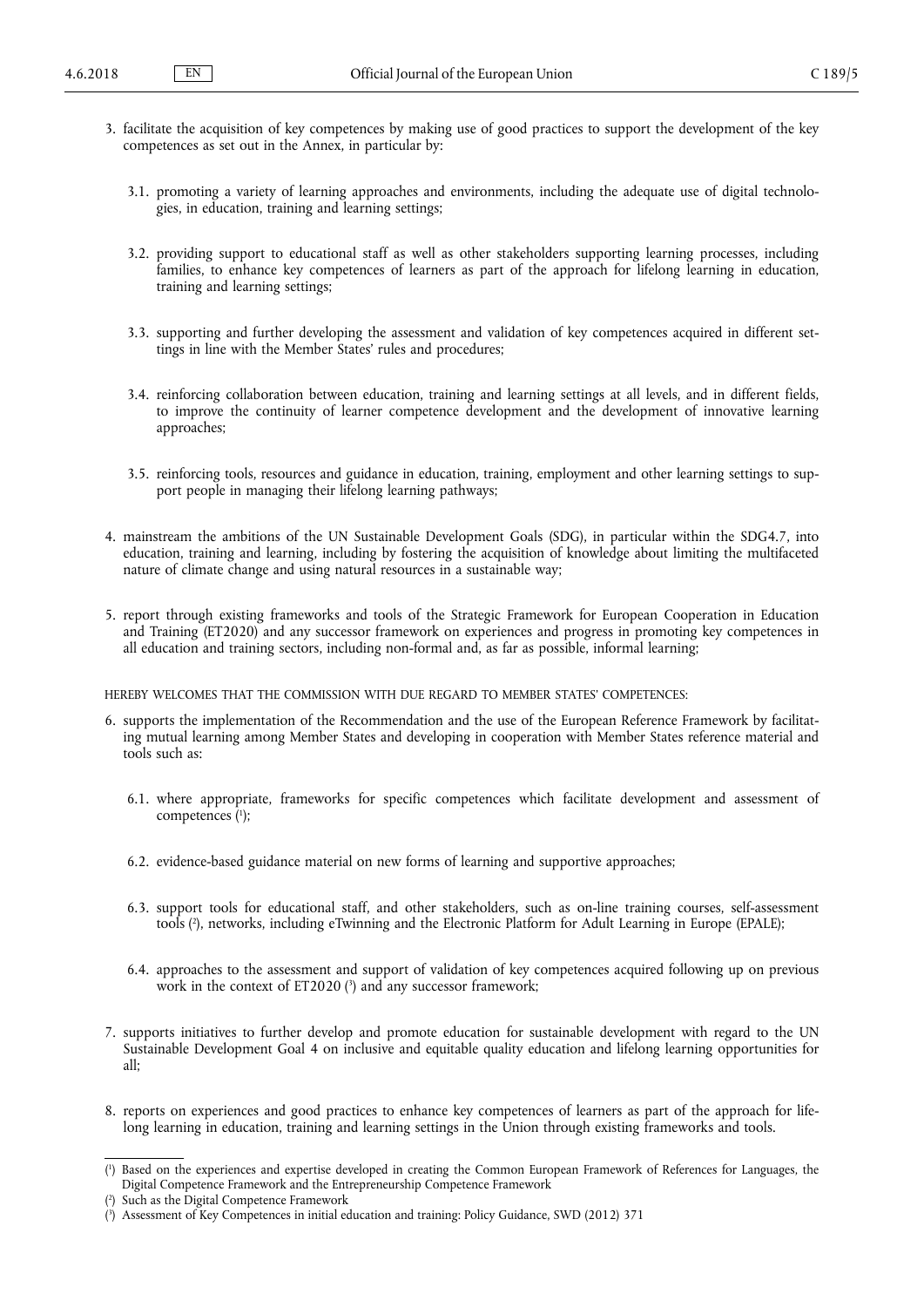This Recommendation replaces the Recommendation of the European Parliament and of the Council of 18 December 2006 on key competences for lifelong learning.

Done at Brussels, 22 May 2018.

*For the Council The President* K. VALCHEV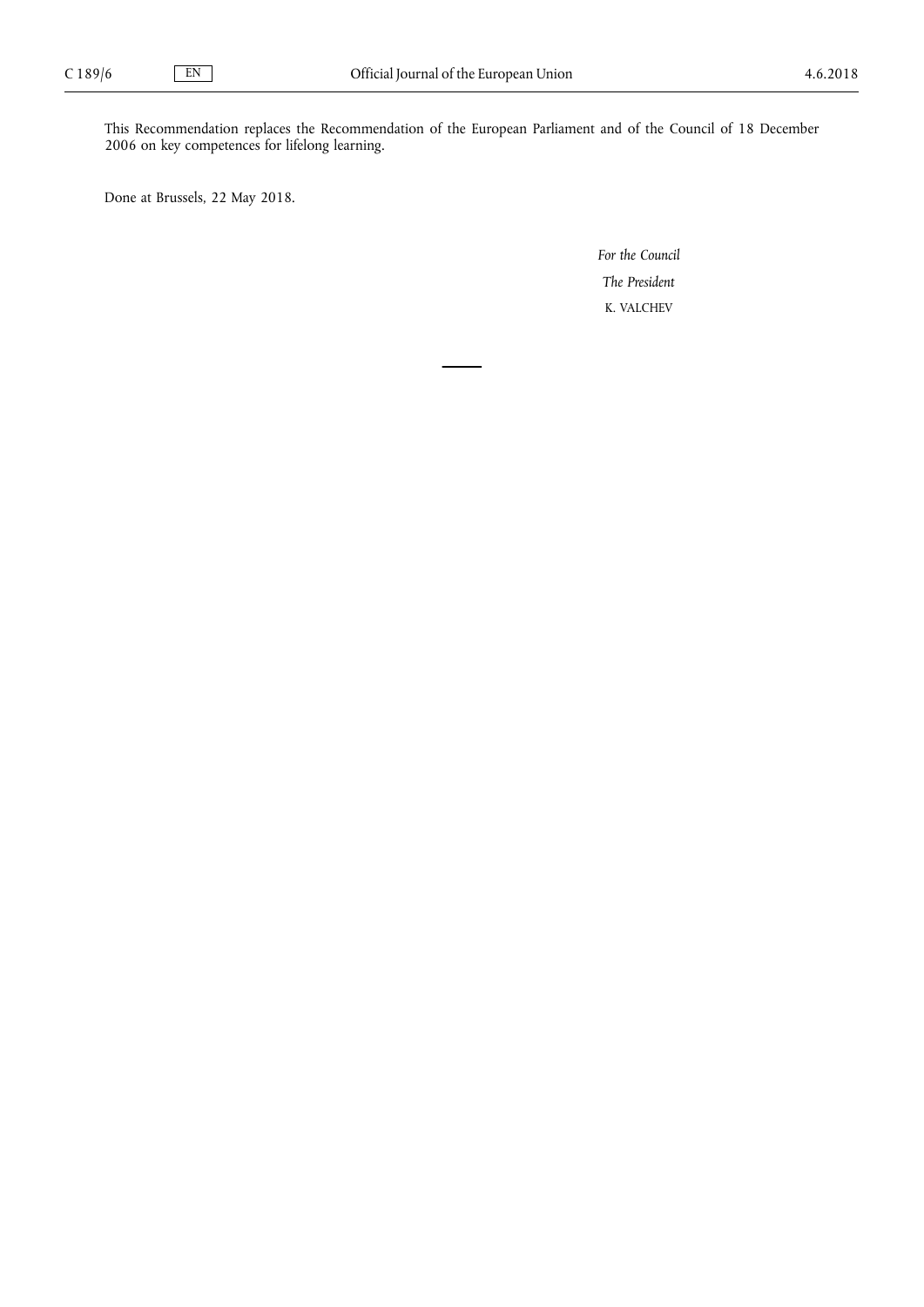#### *ANNEX*

## **KEY COMPETENCES FOR LIFELONG LEARNING**

# **A EUROPEAN REFERENCE FRAMEWORK**

#### **Background and aims**

Everyone has the right to quality and inclusive education, training and life-long learning in order to maintain and acquire skills that enable them to participate fully in society and manage successfully transitions in the labour market.

Everyone has the right to timely and tailor-made assistance to improve employment or self-employment prospects. This includes the right to receive support for job search, training and re-qualification.

These principles are defined in the European 'Pillar of Social Rights'.

In a rapidly changing and highly interconnected world, each person will need a wide range of skills and competences and to develop them continually throughout life. The key competences as defined in this Reference Framework aim to lay the foundation for achieving more equal and more democratic societies. They respond to the need for inclusive and sustainable growth, social cohesion and further development of the democratic culture.

The main aims of the Reference Framework are to:

- a. identify and define the key competences necessary for employability, personal fulfilment and health, active and responsible citizenship and social inclusion;
- b. provide a European reference tool for policy makers, education and training providers, educational staff, guidance practitioners, employers, public employment services and learners themselves;
- c. support efforts at European, national, regional and local level to foster competence development in a lifelong learning perspective.

#### **Key competences**

For the purposes of this Recommendation, competences are defined as a combination of knowledge, skills and attitudes, where:

- d. knowledge is composed of the facts and figures, concepts, ideas and theories which are already established and support the understanding of a certain area or subject;
- e. skills are defined as the ability and capacity to carry out processes and use the existing knowledge to achieve results;
- f. attitudes describe the disposition and mind-sets to act or react to ideas, persons or situations.

Key competences are those which all individuals need for personal fulfilment and development, employability, social inclusion, sustainable lifestyle, successful life in peaceful societies, health-conscious life management and active citizenship. They are developed in a lifelong learning perspective, from early childhood throughout adult life, and through formal, non-formal and informal learning in all contexts, including family, school, workplace, neighbourhood and other communities.

The key competences are all considered equally important; each of them contributes to a successful life in society. Competences can be applied in many different contexts and in a variety of combinations. They overlap and interlock; aspects essential to one domain will support competence in another. Skills such as critical thinking, problem solving, team work, communication and negotiation skills, analytical skills, creativity, and intercultural skills are embedded throughout the key competences.

The Reference Framework sets out eight key competences:

- Literacy competence,
- Multilingual competence,
- Mathematical competence and competence in science, technology and engineering,
- Digital competence,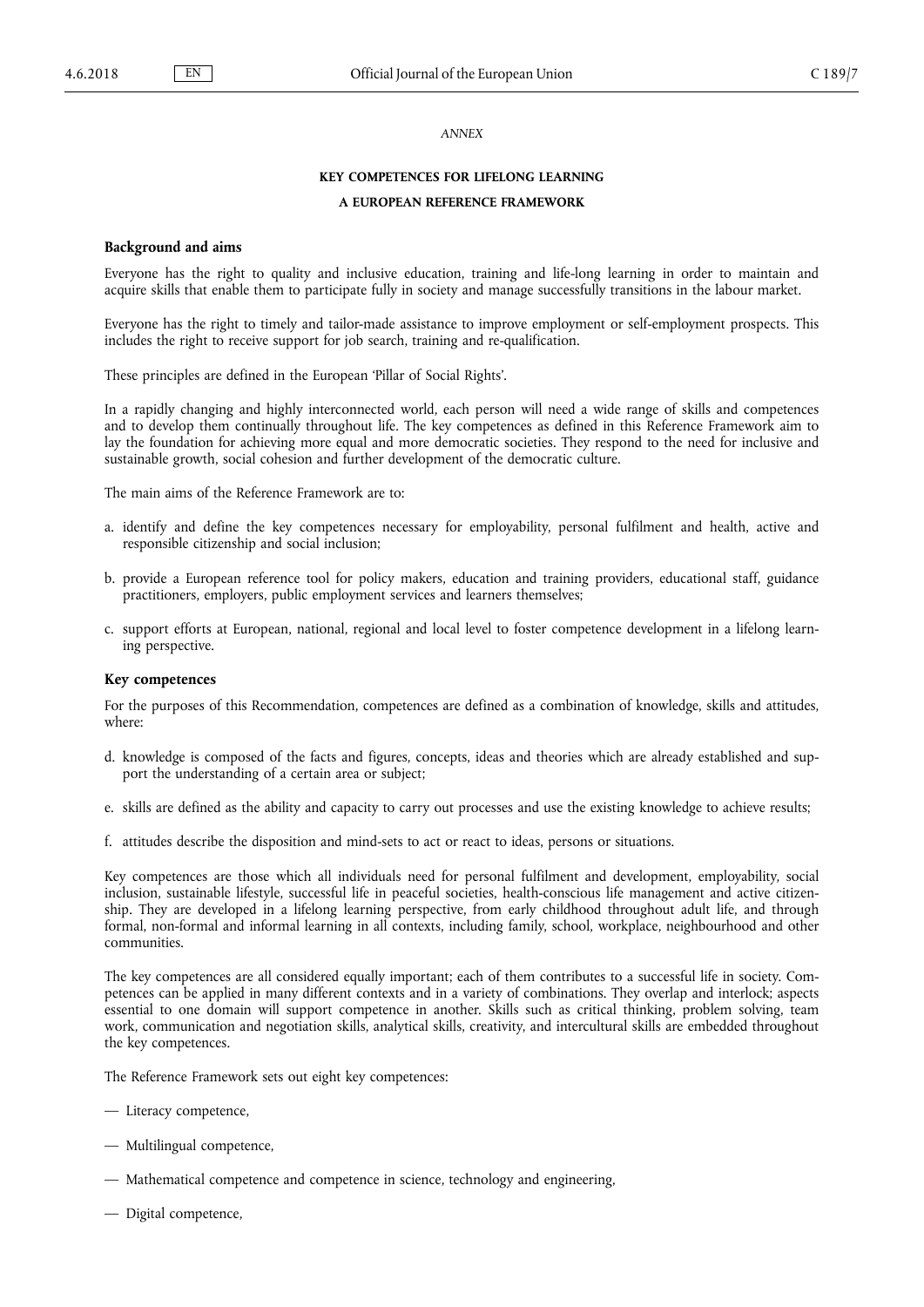- Personal, social and learning to learn competence,
- Citizenship competence,
- Entrepreneurship competence,
- Cultural awareness and expression competence.

# 1. **Literacy competence**

Literacy is the ability to identify, understand, express, create, and interpret concepts, feelings, facts and opinions in both oral and written forms, using visual, sound/audio and digital materials across disciplines and contexts. It implies the ability to communicate and connect effectively with others, in an appropriate and creative way.

Development of literacy forms the basis for further learning and further linguistic interaction. Depending on the context, literacy competence can be developed in the mother tongue, the language of schooling and/or the official language in a country or region.

## *Essential knowledge, skills and attitudes related to this competence*

This competence involves the knowledge of reading and writing and a sound understanding of written information and thus requires an individual to have knowledge of vocabulary, functional grammar and the functions of language. It includes an awareness of the main types of verbal interaction, a range of literary and non-literary texts, and the main features of different styles and registers of language.

Individuals should have the skills to communicate both orally and in writing in a variety of situations and to monitor and adapt their own communication to the requirements of the situation. This competence also includes the abilities to distinguish and use different types of sources, to search for, collect and process information, to use aids, and to formulate and express one's oral and written arguments in a convincing way appropriate to the context. It encompasses critical thinking and ability to assess and work with information.

A positive attitude towards literacy involves a disposition to critical and constructive dialogue, an appreciation of aesthetic qualities and an interest in interaction with others. This implies an awareness of the impact of language on others and a need to understand and use language in a positive and socially responsible manner.

#### 2. **Multilingual competence** ( 1 )

This competence defines the ability to use different languages appropriately and effectively for communication. It broadly shares the main skill dimensions of literacy: it is based on the ability to understand, express and interpret concepts, thoughts, feelings, facts and opinions in both oral and written form (listening, speaking, reading and writing) in an appropriate range of societal and cultural contexts according to one's wants or needs. Languages competences integrate a historical dimension and intercultural competences. It relies on the ability to mediate between different languages and media, as outlined in the Common European Framework of Reference. As appropriate, it can include maintaining and further developing mother tongue competences, as well as the acquisition of a country's official language(s) (?).

# *Essential knowledge, skills and attitudes related to this competence*

This competence requires knowledge of vocabulary and functional grammar of different languages and an awareness of the main types of verbal interaction and registers of languages. Knowledge of societal conventions, and the cultural aspect and variability of languages is important.

Essential skills for this competence consist of the ability to understand spoken messages, to initiate, sustain and conclude conversations and to read, understand and draft texts, with different levels of proficiency in different languages, according to the individual's needs. Individuals should be able to use tools appropriately and learn languages formally, nonformally and informally throughout life.

A positive attitude involves the appreciation of cultural diversity, an interest and curiosity about different languages and intercultural communication. It also involves respect for each person's individual linguistic profile, including both respect for the mother tongue of persons belonging to minorities and/or with a migrant background and appreciation for a country's official language(s) as a common framework for interaction.

<sup>(</sup> 1 ) While the Council of Europe uses the term '*plurilingualism*' for referring to multiple language competences of individuals, European Union's official documents use '*multilingualism*' to describe both individual competences and societal situations. This is partly due to difficulties making a distinction between *plurilingual* and *multilingual* in other languages than English and French.

<sup>(</sup> 2 ) The acquisition of classical languages such as Ancient Greek and Latin is also included. Classical languages are the source of many modern languages and therefore can facilitate language learning in general.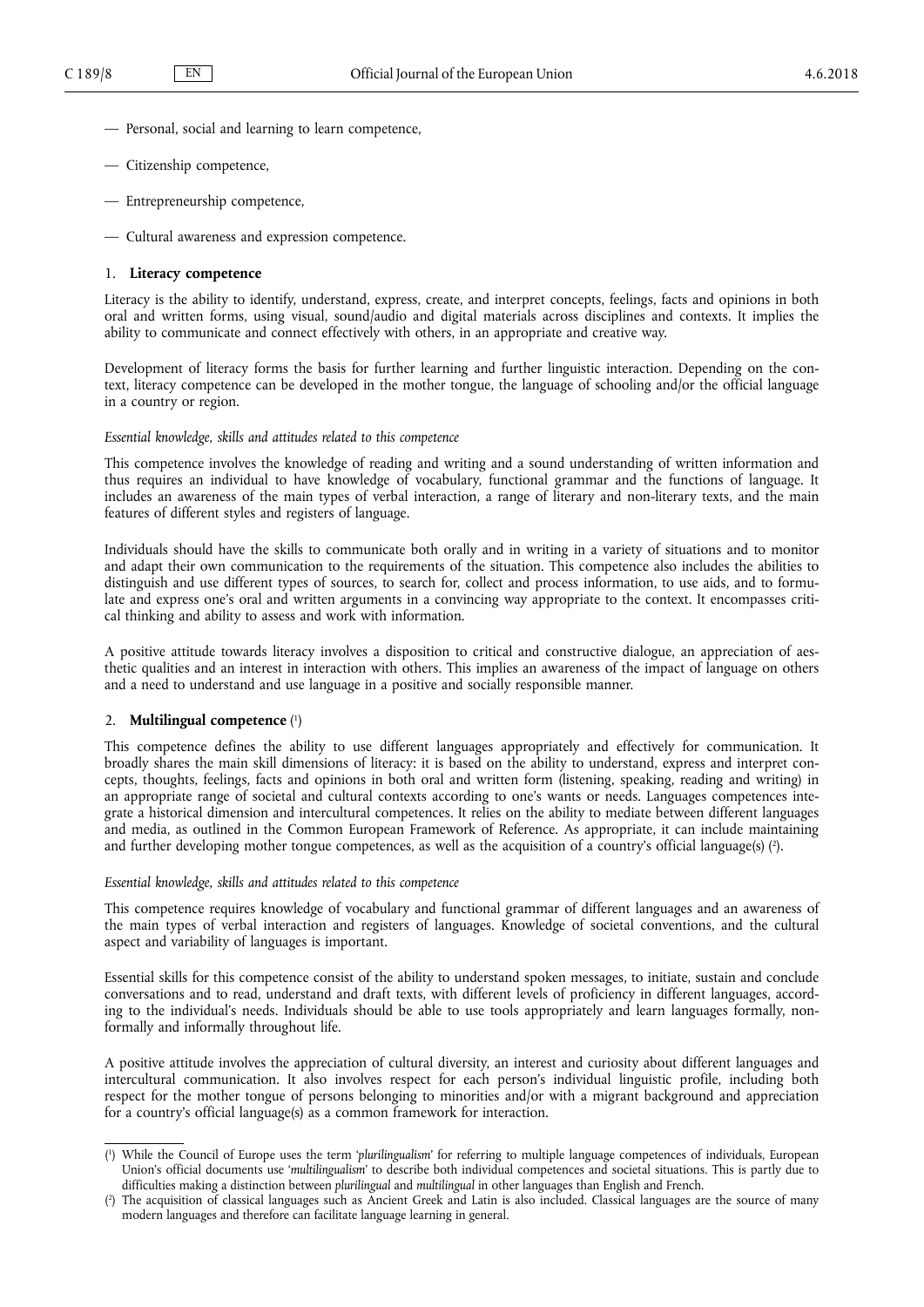## 3. **Mathematical competence and competence in science, technology, engineering**

- A. Mathematical competence is the ability to develop and apply mathematical thinking and insight in order to solve a range of problems in everyday situations. Building on a sound mastery of numeracy, the emphasis is on process and activity, as well as knowledge. Mathematical competence involves, to different degrees, the ability and willingness to use mathematical modes of thought and presentation (formulas, models, constructs, graphs, charts).
- B. Competence in science refers to the ability and willingness to explain the natural world by making use of the body of knowledge and methodology employed, including observation and experimentation, in order to identify questions and to draw evidence-based conclusions. Competences in technology and engineering are applications of that knowledge and methodology in response to perceived human wants or needs. Competence in science, technology and engineering involves an understanding of the changes caused by human activity and responsibility as an individual citizen.

## *Essential knowledge, skills and attitudes related to this competence*

A. Necessary knowledge in mathematics includes a sound knowledge of numbers, measures and structures, basic operations and basic mathematical presentations, an understanding of mathematical terms and concepts, and an awareness of the questions to which mathematics can offer answers.

An individual should have the skills to apply basic mathematical principles and processes in everyday contexts at home and work (e.g. financial skills), and to follow and assess chains of arguments. An individual should be able to reason mathematically, understand mathematical proof and communicate in mathematical language, and to use appropriate aids including statistical data and graphs and to understand the mathematical aspects of digitalisation.

A positive attitude in mathematics is based on the respect for truth and a willingness to look for reasons and to assess their validity.

B. For science, technology and engineering, essential knowledge comprises the basic principles of the natural world, fundamental scientific concepts, theories, principles and methods, technology and technological products and processes, as well as an understanding of the impact of science, technology, engineering and human activity in general on the natural world. These competences should enable individuals to better understand the advances, limitations and risks of scientific theories, applications and technology in societies at large (in relation to decision-making, values, moral questions, culture, etc.).

Skills include the understanding of science as a process for the investigation through specific methodologies, including observations and controlled experiments, the ability to use logical and rational thought to verify a hypothesis and the readiness to discard one's own convictions when they contradict new experimental findings. It includes the ability to use and handle technological tools and machines as well as scientific data to achieve a goal or to reach an evidence-based decision or conclusion. Individuals should also be able to recognise the essential features of scientific inquiry and have the ability to communicate the conclusions and reasoning that led to them.

Competence includes an attitude of critical appreciation and curiosity, a concern for ethical issues and support for both safety and environmental sustainability, in particular as regards scientific and technological progress in relation to oneself, family, community, and global issues.

## 4. **Digital competence**

Digital competence involves the confident, critical and responsible use of, and engagement with, digital technologies for learning, at work, and for participation in society. It includes information and data literacy, communication and collaboration, media literacy, digital content creation (including programming), safety (including digital well-being and competences related to cybersecurity), intellectual property related questions, problem solving and critical thinking.

## *Essential knowledge, skills and attitudes related to this competence*

Individuals should understand how digital technologies can support communication, creativity and innovation, and be aware of their opportunities, limitations, effects and risks. They should understand the general principles, mechanisms and logic underlying evolving digital technologies and know the basic function and use of different devices, software, and networks. Individuals should take a critical approach to the validity, reliability and impact of information and data made available by digital means and be aware of the legal and ethical principles involved in engaging with digital technologies.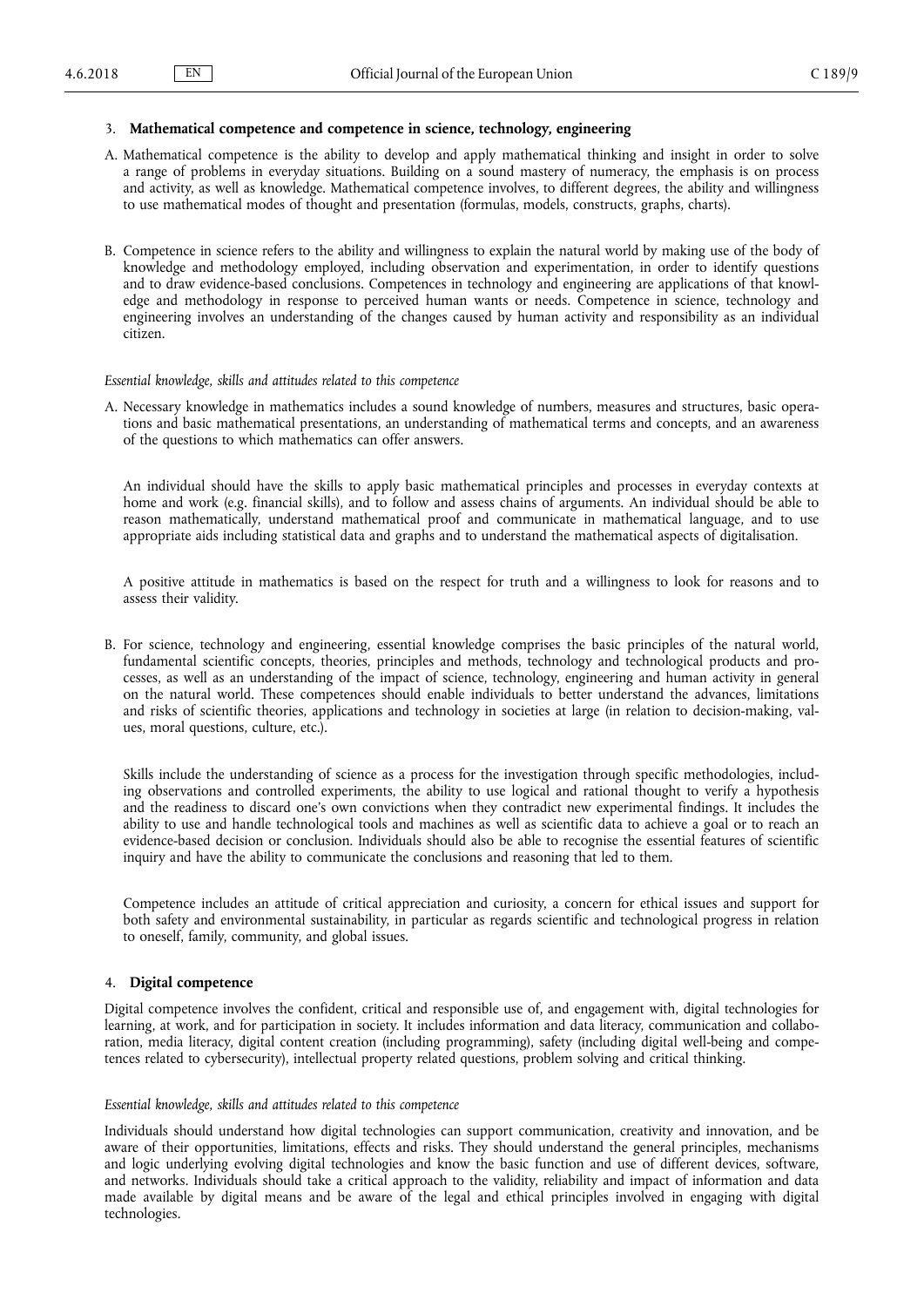Individuals should be able to use digital technologies to support their active citizenship and social inclusion, collaboration with others, and creativity towards personal, social or commercial goals. Skills include the ability to use, access, filter, evaluate, create, program and share digital content. Individuals should be able to manage and protect information, content, data, and digital identities, as well as recognise and effectively engage with software, devices, artificial intelligence or robots.

Engagement with digital technologies and content requires a reflective and critical, yet curious, open-minded and forward-looking attitude to their evolution. It also requires an ethical, safe and responsible approach to the use of these tools.

## 5. **Personal, social and learning to learn competence**

Personal, social and learning to learn competence is the ability to reflect upon oneself, effectively manage time and information, work with others in a constructive way, remain resilient and manage one's own learning and career. It includes the ability to cope with uncertainty and complexity, learn to learn, support one's physical and emotional wellbeing, to maintain physical and mental health, and to be able to lead a health-conscious, future-oriented life, empathize and manage conflict in an inclusive and supportive context.

## *Essential knowledge, skills and attitudes related to this competence*

For successful interpersonal relations and social participation it is essential to understand the codes of conduct and rules of communication generally accepted in different societies and environments. Personal, social and learning to learn competence requires also knowledge of the components of a healthy mind, body and lifestyle. It involves knowing one's preferred learning strategies, knowing one's competence development needs and various ways to develop competences and search for the education, training and career opportunities and guidance or support available.

Skills include the ability to identify one's capacities, focus, deal with complexity, critically reflect and make decisions. This includes the ability to learn and work both collaboratively and autonomously and to organise and persevere with one's learning, evaluate and share it, seek support when appropriate and effectively manage one's career and social interactions. Individuals should be resilient and able to cope with uncertainty and stress. They should be able to communicate constructively in different environments, collaborate in teams and negotiate. This includes showing tolerance, expressing and understanding different viewpoints, as well as the ability to create confidence and feel empathy.

The competence is based on a positive attitude toward one's personal, social and physical well-being and learning throughout one's life. It is based on an attitude of collaboration, assertiveness and integrity. This includes respecting diversity of others and their needs and being prepared both to overcome prejudices and to compromise. Individuals should be able to identify and set goals, motivate themselves, and develop resilience and confidence to pursue and succeed at learning throughout their lives. A problem-solving attitude supports both the learning process and the individual's ability to handle obstacles and change. It includes the desire to apply prior learning and life experiences and the curiosity to look for opportunities to learn and develop in a variety of life contexts.

#### 6. **Citizenship competence**

Citizenship competence is the ability to act as responsible citizens and to fully participate in civic and social life, based on understanding of social, economic, legal and political concepts and structures, as well as global developments and sustainability.

## *Essential knowledge, skills and attitudes related to this competence*

Citizenship competence is based on knowledge of basic concepts and phenomena relating to individuals, groups, work organisations, society, economy and culture. This involves an understanding of the European common values, as expressed in Article 2 of the Treaty on European Union and the Charter of Fundamental Rights of the European Union. It includes knowledge of contemporary events, as well as a critical understanding of the main developments in national, European and world history. In addition, it includes an awareness of the aims, values and policies of social and political movements, as well as of sustainable systems, in particular climate and demographic change at the global level and their underlying causes. Knowledge of European integration as well as an awareness of diversity and cultural identities in Europe and the world is essential. This includes an understanding of the multi-cultural and socioeconomic dimensions of European societies, and how national cultural identity contributes to the European identity.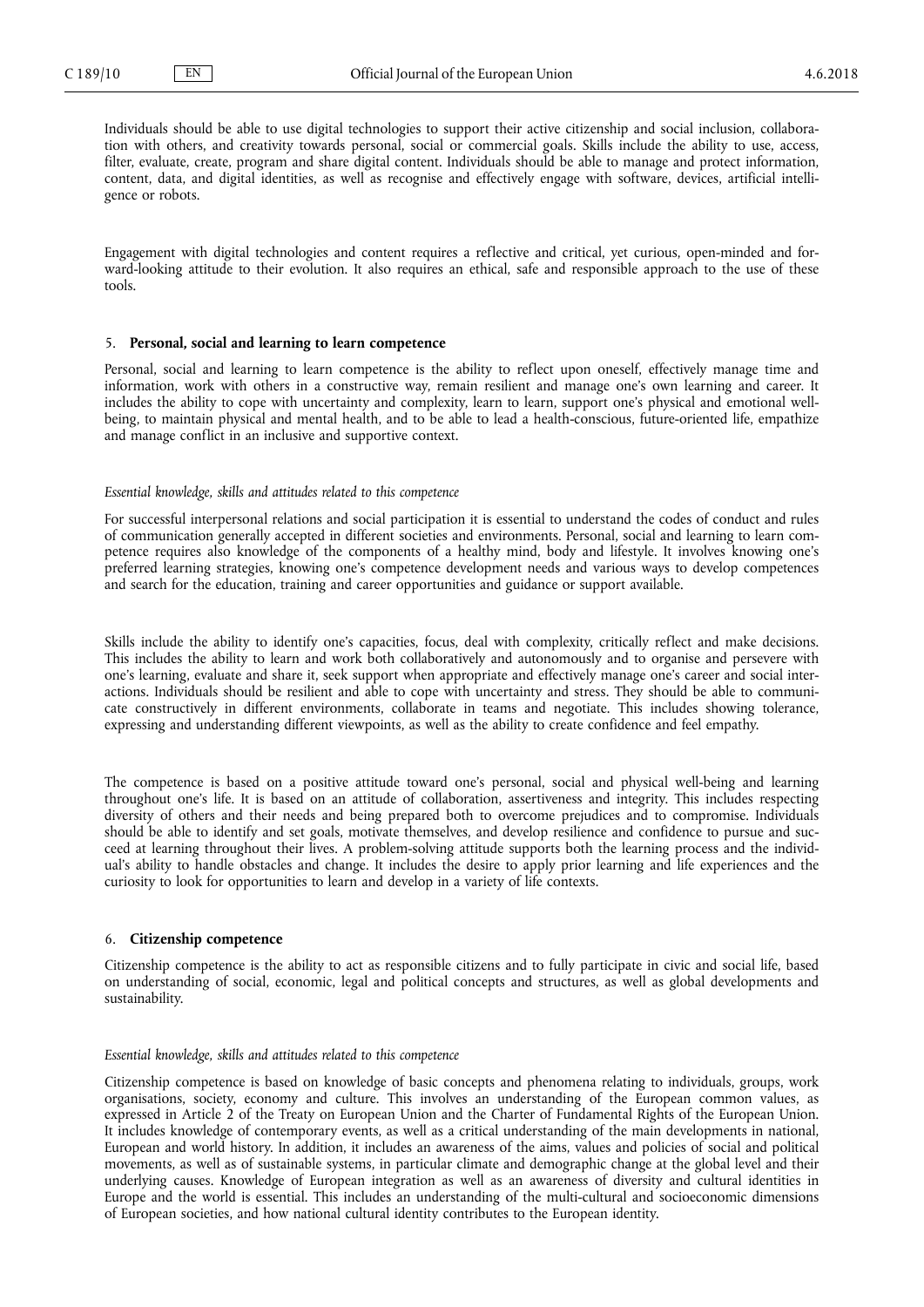Skills for citizenship competence relate to the ability to engage effectively with others in common or public interest, including the sustainable development of society. This involves critical thinking and integrated problem solving skills, as well as skills to develop arguments and constructive participation in community activities, as well as in decision-making at all levels, from local and national to the European and international level. This also involves the ability to access, have a critical understanding of, and interact with both traditional and new forms of media and understand the role and functions of media in democratic societies.

Respect for human rights as a basis for democracy lays the foundations for a responsible and constructive attitude. Constructive participation involves willingness to participate in democratic decision-making at all levels and civic activities. It includes support for social and cultural diversity, gender equality and social cohesion, sustainable lifestyles, promotion of culture of peace and non-violence, a readiness to respect the privacy of others, and to take responsibility for the environment. Interest in political and socioeconomic developments, humanities and intercultural communication is needed to be prepared both to overcome prejudices and to compromise where necessary and to ensure social justice and fairness.

## 7. **Entrepreneurship competence**

Entrepreneurship competence refers to the capacity to act upon opportunities and ideas, and to transform them into values for others. It is founded upon creativity, critical thinking and problem solving, taking initiative and perseverance and the ability to work collaboratively in order to plan and manage projects that are of cultural, social or financial value.

# *Essential knowledge, skills and attitudes related to this competence*

Entrepreneurship competence requires knowing that there are different contexts and opportunities for turning ideas into action in personal, social and professional activities, and an understanding of how these arise. Individuals should know and understand approaches to planning and management of projects, which include both processes and resources. They should have an understanding of economics and the social and economic opportunities and challenges facing an employer, organisation or society. They should also be aware of ethical principles and challenges of sustainable development and have self-awareness of their own strengths and weaknesses.

Entrepreneurial skills are founded on creativity which includes imagination, strategic thinking and problem-solving, and critical and constructive reflection within evolving creative processes and innovation. They include the ability to work both as an individual and collaboratively in teams, to mobilize resources (people and things) and to sustain activity. This includes the ability to make financial decisions relating to cost and value. The ability to effectively communicate and negotiate with others, and to cope with uncertainty, ambiguity and risk as part of making informed decisions is essential.

An entrepreneurial attitude is characterised by a sense of initiative and agency, pro-activity, being forward-looking, courage and perseverance in achieving objectives. It includes a desire to motivate others and value their ideas, empathy and taking care of people and the world, and accepting responsibility taking ethical approaches throughout the process.

## 8. **Cultural awareness and expression competence**

Competence in cultural awareness and expression involves having an understanding of and respect for how ideas and meaning are creatively expressed and communicated in different cultures and through a range of arts and other cultural forms. It involves being engaged in understanding, developing and expressing one's own ideas and sense of place or role in society in a variety of ways and contexts.

## *Essential knowledge, skills and attitudes related to this competence*

This competence requires knowledge of local, national, regional, European and global cultures and expressions, including their languages, heritage and traditions, and cultural products, and an understanding of how these expressions can influence each other as well as the ideas of the individual. It includes understanding the different ways of communicating ideas between creator, participant and audience within written, printed and digital texts, theatre, film, dance, games, art and design, music, rituals, and architecture, as well as hybrid forms. It requires an understanding of one's own developing identity and cultural heritage within a world of cultural diversity and how arts and other cultural forms can be a way to both view and shape the world.

Skills include the ability to express and interpret figurative and abstract ideas, experiences and emotions with empathy, and the ability to do so in a range of arts and other cultural forms. Skills also include the ability to identify and realise opportunities for personal, social or commercial value through the arts and other cultural forms and the ability to engage in creative processes, both as an individual and collectively.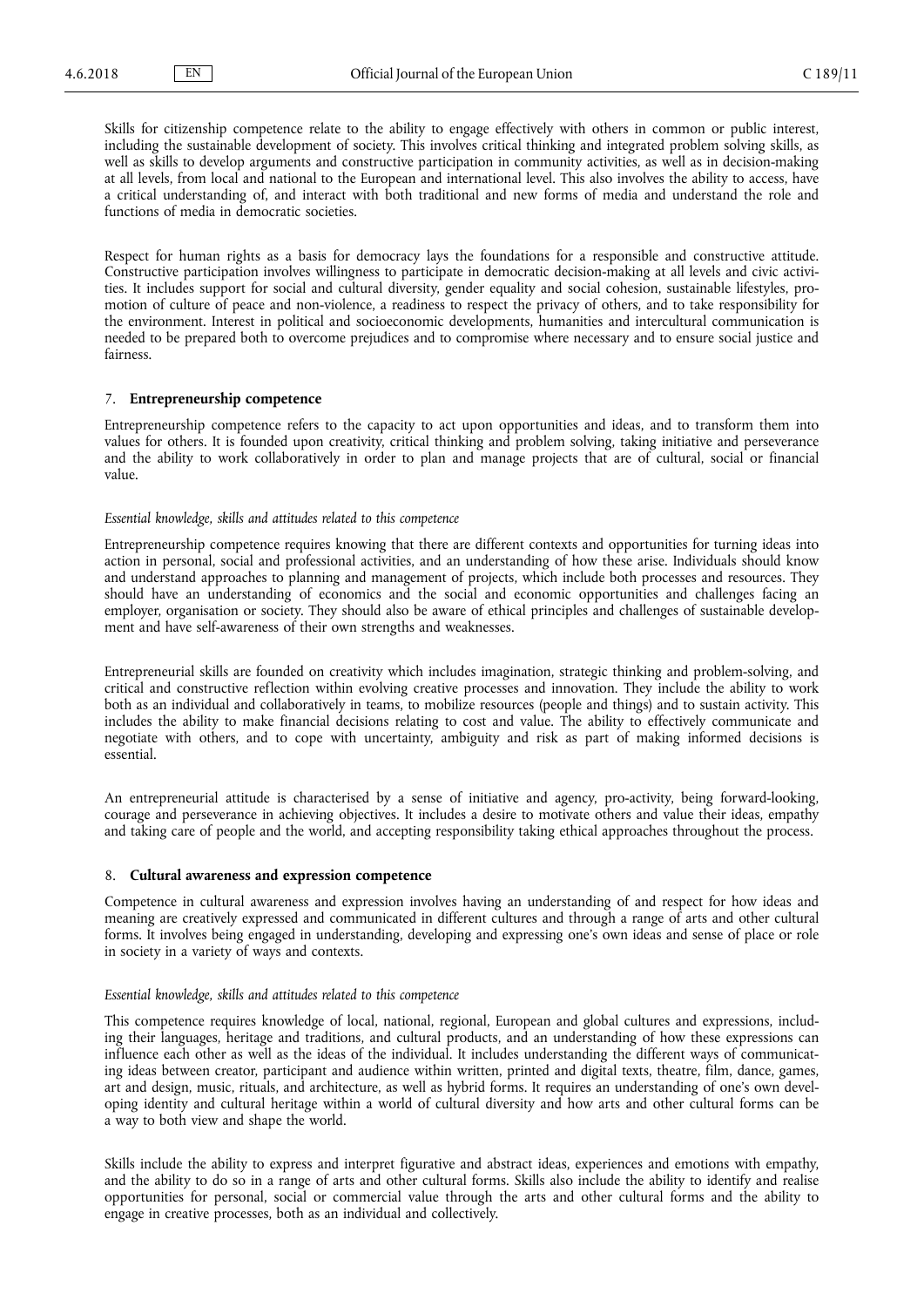It is important to have an open attitude towards, and respect for, diversity of cultural expression together with an ethical and responsible approach to intellectual and cultural ownership. A positive attitude also includes a curiosity about the world, an openness to imagine new possibilities, and a willingness to participate in cultural experiences.

## **Supporting the development of key competences**

Key competences are a dynamic combination of the knowledge, skills and attitudes a learner needs to develop throughout life, starting from early age onwards. High quality and inclusive education, training and lifelong learning provides opportunities for all to develop key competences, therefore competence-oriented approaches can be used in all education, training and learning settings throughout life.

In support of competence-oriented education, training and learning in lifelong learning context, three challenges have been identified: the use of a variety of learning approaches and contexts; support for teachers and other educational staff; and assessment and validation of competence development. In order to address those challenges, certain examples of good practices have been identified.

- a. *A variety of learning approaches and environments*
	- (a) Cross-discipline learning, partnerships between different education levels, training and learning actors, including from the labour market, as well as concepts such as whole school approaches with its emphasis on collaborative teaching and learning and active participation and decision-making of learners can enrich learning. Cross-discipline learning also allows for strengthening the connectivity between the different subjects in the curriculum, as well as establishing a firm link between what is being taught and societal change and relevance. Cross-sectoral cooperation between education and training institutions and external actors from business, arts, sport and youth community, higher education or research institutions, can be key to effective competence development.
	- (b) Acquisition of basic skills as well as broader competence development can be fostered by systematically complementing academic learning with social and emotional learning, arts, health-enhancing physical activities supporting health conscious, future-oriented and physically active life styles. Strengthening personal, social and learning competences from early age can provide a foundation for development of basic skills.
	- (c) Learning methodologies such as inquiry-based, project-based, blended, arts- and games-based learning can increase learning motivation and engagement. Equally, experimental learning, work-based learning and scientific methods in science, technology, engineering and mathematics (STEM) can foster development of a range of competences.
	- (d) Learners, educational staff and learning providers could be encouraged to use digital technologies to improve learning and to support the development of digital competences. For example, by participating in Union initiatives such as 'The EU Code Week'. The use of self-assessment tools, such as the SELFIE tool, could improve the digital capacity of education, training and learning providers.
	- (e) Specific opportunities for entrepreneurial experiences, traineeships in companies or entrepreneurs visiting education and training institutions including practical entrepreneurial experiences, such as creativity challenges, start-ups, student-led community initiatives, business simulations or entrepreneurial project-based learning, could be particularly beneficial for young people, but also for adults and for teachers. Young people could be given the opportunity to have at least one entrepreneurial experience during their school education. School, community and business partnerships and platforms at local level, notably in rural areas, can be key players in spreading entrepreneurial education. Appropriate training and support for teachers and principals could be crucial to create sustained progress and leadership.
	- (f) Multilingual competence can be developed by close cooperation with education, training and learning settings abroad, the mobility of educational staff and learners and the use of eTwinning, EPALE and or similar on-line portals.